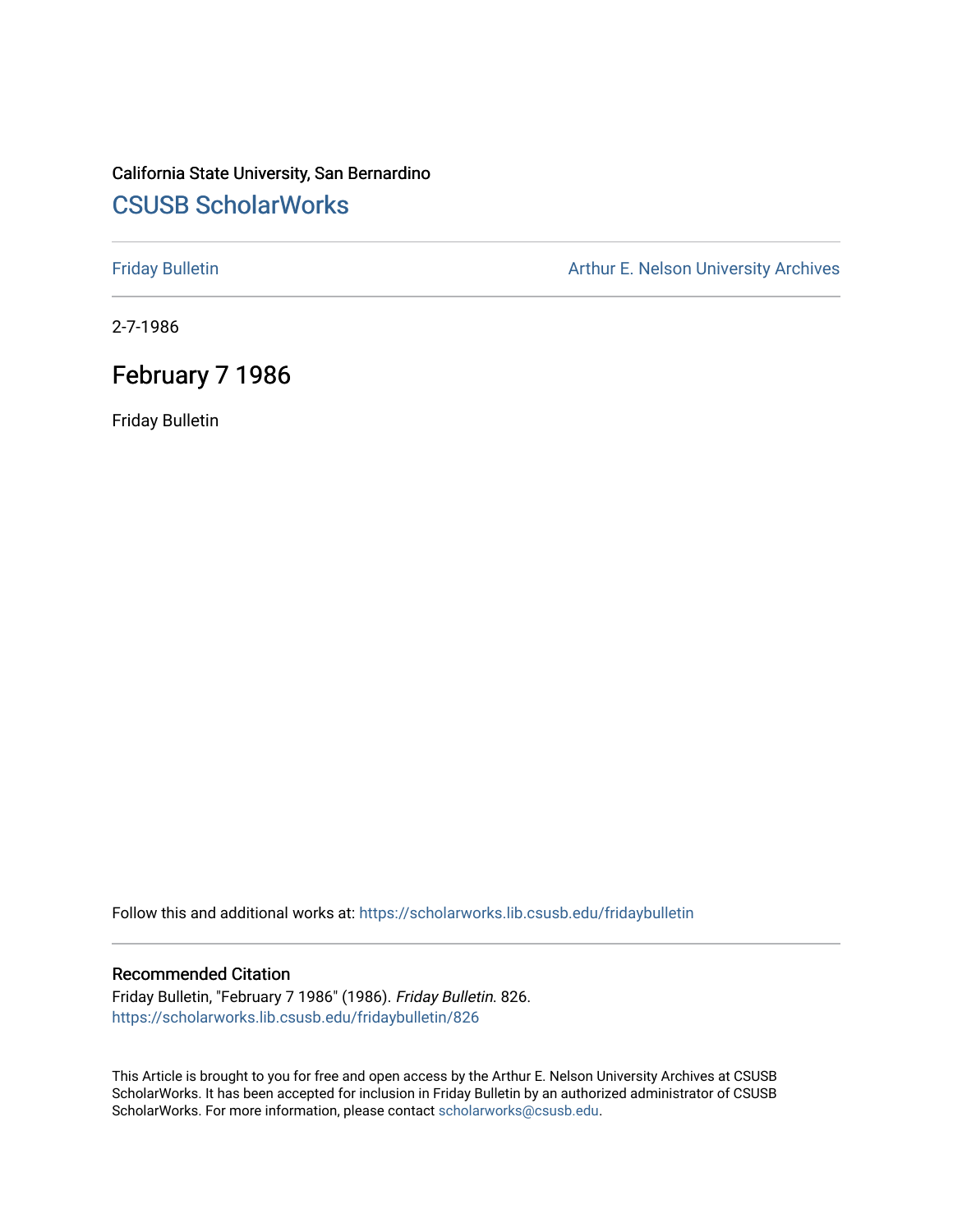# THE BULLETIN FEB 10 1986 **California State University, San Bernardino** *LIBRARY*

February 7, 1986

**James H. Urata** James H. Uroto, who has been a part of the planning and growth of Plans Retirement the university for nearly 23 years, will retire in July. However, he will be taking vacation and working part-time from April until then.

Urata currently holds two responsibilities, director of administrative affairs and director of plant operations. The plant operations job is being posted today and will be filled about April 1 as a full-time position. A facilities planning coordinator position is being created in next year's budget. When it is filled, that individual will assume the responsibilities which Urata has held since August 1963 for the planning and construction of buildings, space utilization planninq and facilities usage.

"We're very grateful for Mr. Urata's help in the transition to the new facilities planning position," said Business Manager Leonard Farwell, who will assume responsibilities for Plant Operations, facility planning and the Department of Public Safety. During the next few months, the university will see construction begin on the faculty office building plus planning continue for the proposed administration-classroom building.

Urata joined the Cal State staff in 1963 as building program coordinator and helped develop the Master Plan for Cal State and construction of the initial facilities. He has had a major hand in the development of plans and construction of the next 21 buildings and the landscaping which transformed the initial site into a scenic campus. The responsibilities for supervising Plant Operations were added in 1979. In June 1982 he became acting executive dean upon the retirement of Dr. J. K. Thomas, vice president for administration, and added Campus Police and community relations to his portfolio. With the creation of the office of executive dean for university relations in 1983, he became the director of administrative affairs.

Urata has spoken to over 200 groups about his experience as one of 110,000 Japanese Americans placed behind barbed wire during World War II. He has also served with the U.S. Army Military Intelligence Language Service as an interpreter.

Prior to coming to Cal State, Urata taught high school industrial arts in San Diego. He earned his B.A. and M.A. in industrial education from San Diego State University.

President Evans paid tribute to Urata's service to the university, noting, "Jim Urata is a truly exceptional member of our university community. His retirement will be a great loss to us. He has played a key role in building the campus from its inception, and over the past two decades, no one has worked harder or given more dedicated service. He is a special man who has left his mark on the institution. We will miss him."

Urata has been extremely active in the community and has served in a variety of leadership roles. He has been involved in the YMCA for more than 20 years and is a past chair of the Uptown Board and a past president of the Metropolitan Board. He was president of the San Bernardino Kiwanis Club in 1980 and headed the Riverside Chapter of the Japanese American Citizens League in 1972. He currently serves on the San Bernardino City Water Commission, the San Bernardino Community Hospital Corporate Board and is president of the San Bernardino Community Scholarship Association.

The Uratas, who have two daughters and a son, plan to remain in San Bernardino and will continue to be active in the community. Mrs. Urata will retire soon from her work with the State Board of Equalization so they will be free to travel.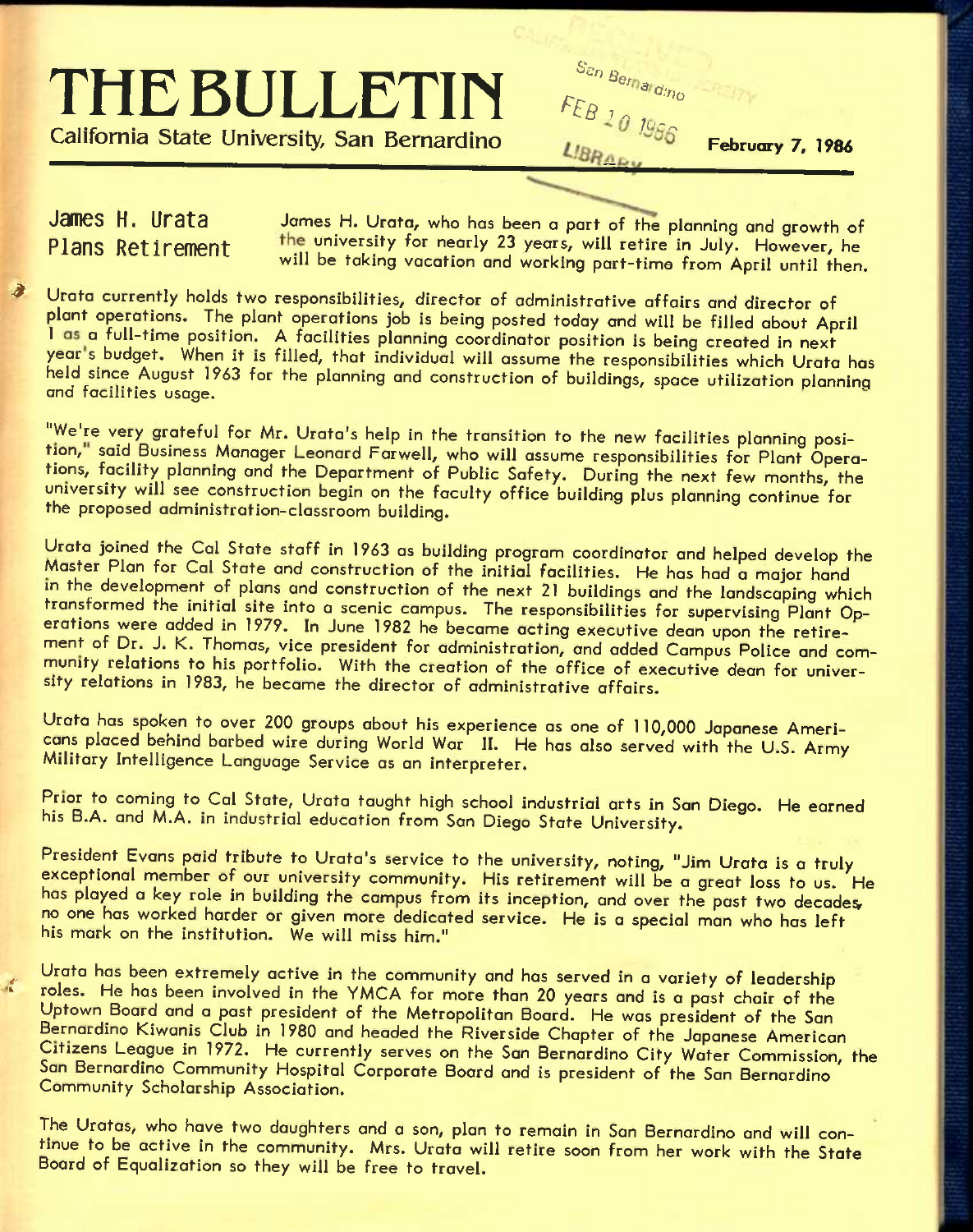Tickets Available The campus community is invited to witness the live recording of For Gospel Concert a gospel concert performance by the well known local group, "Daz Patterson and the West Coast Singers," at 3 p.m., Sunday, Feb. 16 in the Recital Hall.

Selections from the two-hour performance will be included on the group's upcoming album, "Shout for Jesus—Recorded Live at Gal State." The group received national airplay on radio stations with the release of its first single, "Charity," six months ago. Quentin Moses (Campus Police) ploys bass guitar, flute and saxophone with the group. The audience will not be allowed to tape record the concert.

Tickets are \$4.50 in advance, \$5 at the door. Student admission is \$2. Tickets ore available through the Special Events box office and at Alvin's Music Center and Groove Time Records in Son Bernardino. The concert, sponsored by the Black Student Union, is the first in a series of events being held in celebration of Block History Month.

ECONOMIC ISSUES Dr. Robert Pollin, professor of economics at UC, Riverside, will ex-Addressed Feb. 17 omine changes that have taken place in the financial sector of the economy over the past decade in an appearance at 1 p.m., Monday, Feb. 17 in the Eucalyptus Room of the Lower Commons.

Dr. Pollin will speak from a post-Keynsion and Marxist position in determining the sources for structural changes in the economy as well as critiquing the adequacy of policy responses to those changes, according to Dr. Mayo Toruno (Economics).

Health Center Acquired Immune Deficiency Syndrome (AIDS) will be discussed in a To Discuss AIDS program presented by Dr. James Savage, director of the Health Center, from 12:30 to 2 p.m., Thursday, Feb. 13 in the SUMP. A 30 minute film on AIDS will be followed by a question and answer session

with Dr. Savage. The presentation is similar to one held on the subject Nov. 12. More information is available through the Health Center at Ext. 7641.

**Anthropolgy Club** The Anthropology Club (ALPACA) has emerged the victor in Reigns College Bowl <sup>College Bowl competition on campus so far this academic year.</sup> The competition was narrowed from an original field of seven challengers to a final match between ALPACA and the Free

Thought Association from the Philosophy Department Jan. 30. The decision was awarded after two games to the Anthropology Club, which coptured the school title in last year's College Bowl, too. Members of the ALPACA team are: Lee Kinney (captain), Lynda Hadley, Lloyd Reifies, Linda Stockham and Dr. Russell Barber (faculty coach). Intra-campus competition may continue this quarter with a match against a team of faculty members. Campus competition will be followed by an invitational meet at Cal Poly, Pomona.

*The California State University, San Bernardino EUUETIN is published by* tte *Public Affairs Office, AD 117, Ext. 7558. Items for publication should be received in writing by noon Tiesday* 

| Edna Steinman, Director of Public Affairs |                                   | Editor, Cynthia Pringle |
|-------------------------------------------|-----------------------------------|-------------------------|
| Volume 21                                 | Printed in the Duplicating Center | No. 19                  |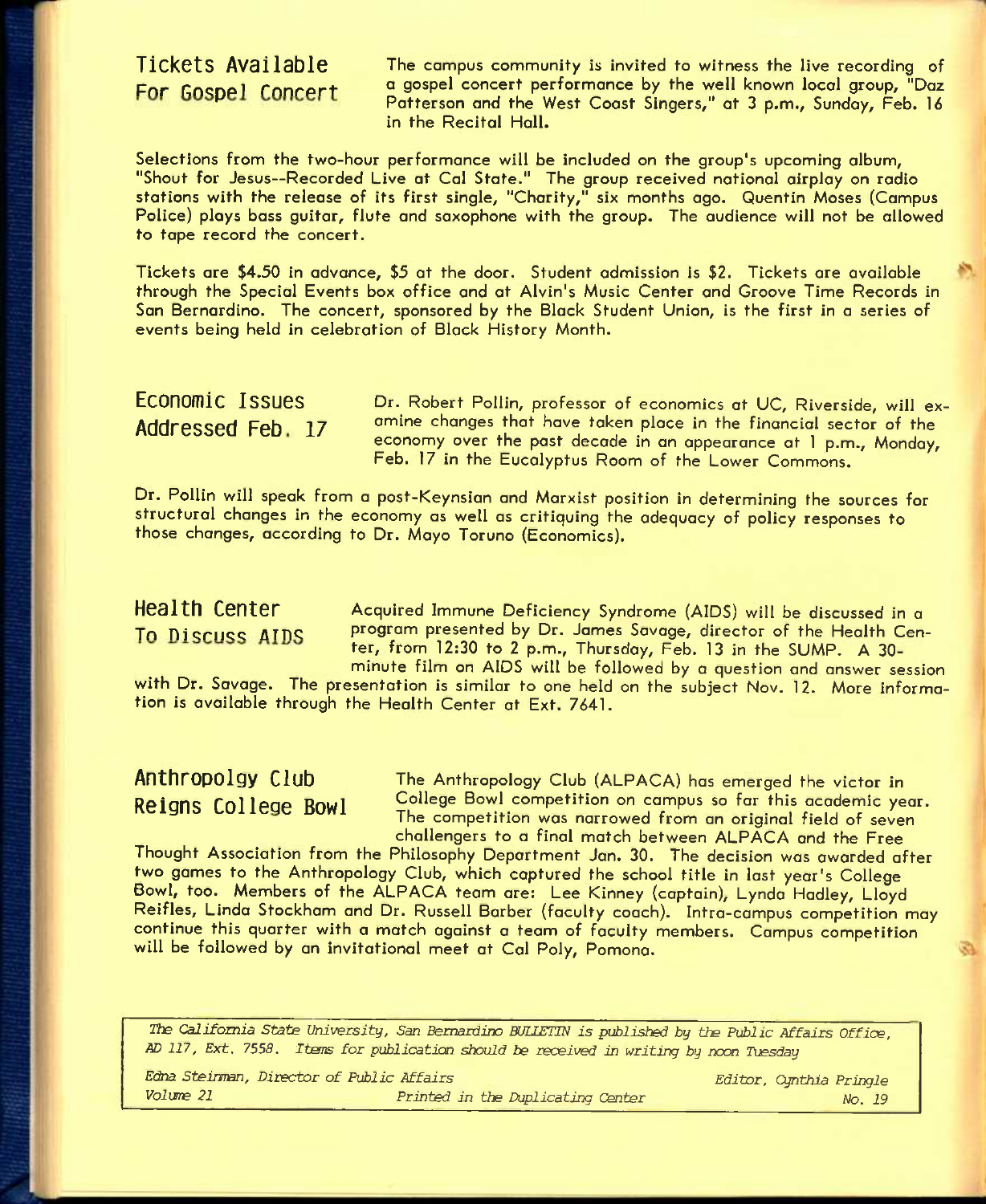Meritorious Awards **Nominations are being sought for the second annual Meritorious Nominations Sought** Performance and Professional Promise Awards, which are bestowed on faculty and librarians for superior teaching or job performance, professional growth and university service.

Thirty-nine awards in the form of a \$2,500 one-time payment are available for disbursement among all full-time and part-time faculty and librarians. The awards will be distributed through the schools in the following manner: seven to Business and Public Administration; five to Education; 10 to Humanities; nine to Natural Sciences and eight to Social and Behavioral Sciences. Librarians will be considered part of the School of Humanities.

"The program is an effort to reword faculty for meritorious performance beyond the normal monetary increases that take place every year," commented Dr. J.C. Robinson, associate vice president for academic personnel. "Last year, 11 people received the awards and it was the general consensus that they were deserving candidates."

Eligible faculty and librarians may nominate themselves or a colleague by applying to the appropriate school dean. Candidates will be evaluated by a committee from their respective schools and final recommendations will be made by the school deans. Performance during the 1984-85 academic year and summer 1985 quarter will be considered. The application deadline is Feb. 21 and awards will be issued by April 1.

"This is a truly faculty-oriented awards program, controlled by their peers," Dr. Robinson added. "The increased number of awards available this year potentially represents 15 percent of the full-time faculty. The program will be expanded over the next several years."

Faculty Displays A rotating series of displays which highlight faculty professional de-**Begin In Library** velopment activities has been initiated in the Library with an exhibit prepared by Dr. Ellen Kronowitz (Education) focusing on her trips to Israel and Egypt.

The double-sided glass case, located near the Library Director's Office, sports photographs and articles from Dr. Kronowitz's travels as a Fulbright scholar studying history and culture in Israel in summer 1982. She was among 24 teachers from throughout the U.S. who attended seminars at Hebrew University and visited educational institutions around Israel. In addition, the display contains memorabilia from her sabbatical last fall. She was invited by the Deputy Director General of the Ministry of Education and Culture in Israel to return and study teacher training and projects on Arab-Jewish coexistence. She also visited a typical Egyptian elementary school, met colleagues from Zagazig University and saw the wonders of Egypt.

The month-long exhibits in the Library are designed to acquaint the university community with taculty professional activities and express appreciation for their accomplishments. The schools will rotate the responsibility for organizing the display, and any number of faculty members may participate in a single exhibit. The displays which are an outgrowth of an Academic Deans Council recommendation, will continue in March, April and May and resume next fall.

**Faculty Art Show** The talents of the Art Department faculty will be on display dur-Reception Tonight ing an "opening night" reception in the Art Gallery from 4 to 6 p.m. this evening. Refreshments will be served. The artwork will be on display through March 5.

In addition, student exhibits have resumed in Gallery II with a display by Candice Szmborski, an art major, who has used the technique of Xerography to create several prints for her show, "The Outer Limits." Her work is on view through Wednesday, Feb. 12.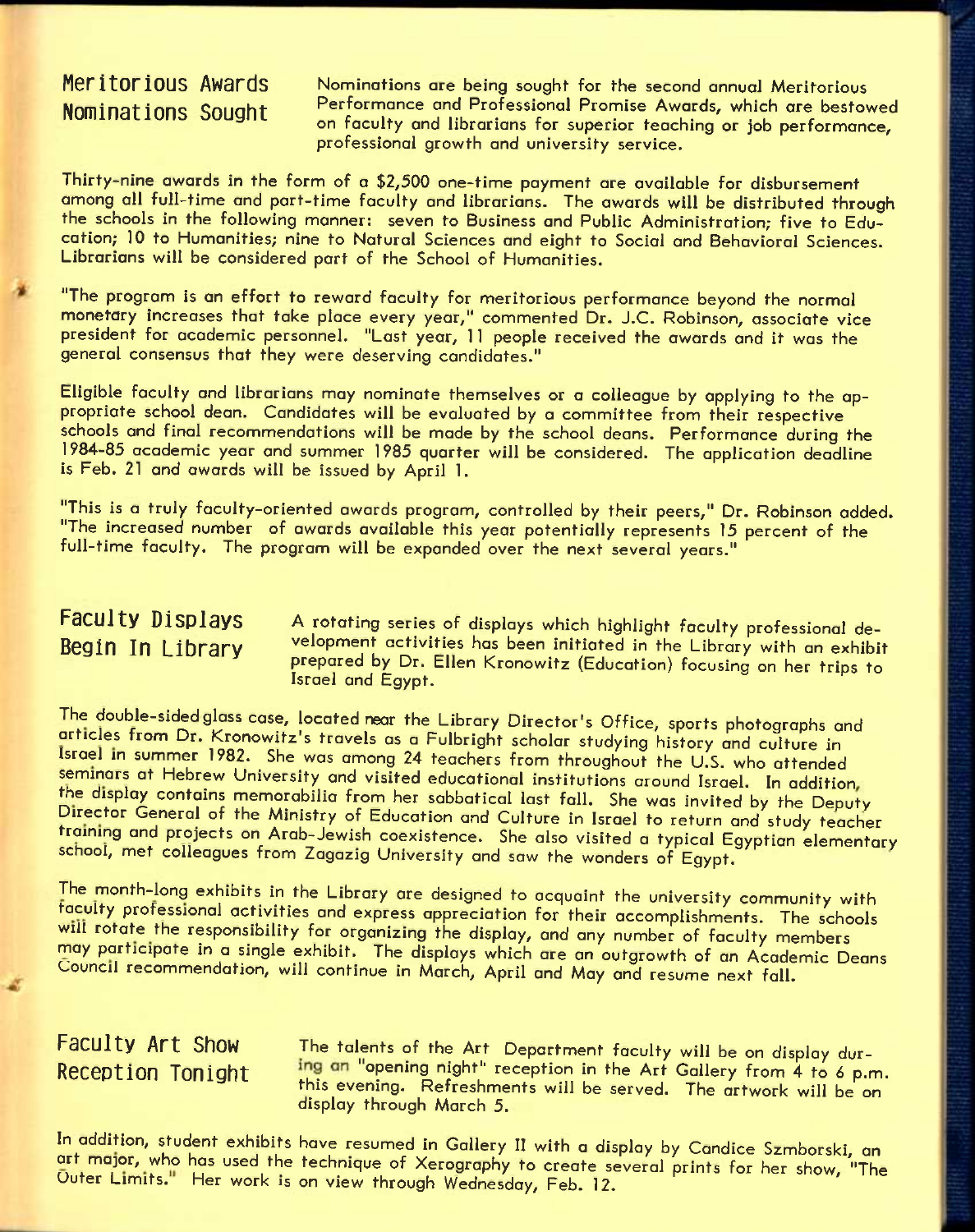First Homecoming Students will stage the university's first Homecoming weekend, Fri-Next Weekend day and Saturday, Feb. 14-15, with a doubleheader basketball game on tap Saturday night.

The weekend will kick-off with a pep rally from 7 to 8 p.m., Friday, Feb. 14 in the Serrano Village Quad. The public will be introduced to the Coyotes men's and women's teams, and coaches Jim Ducey and Jo Anne Bly.

A pre-game spaghetti dinner will be held from 4:30 to 5:45 p.m., Saturday, Feb. 15 in the Commons. Hosted by the Cal State Alumni Association, the dinner wiJI be priced at *\$6* per person. Tickets for the dinner and two games will cost alumni members \$7 and non-members \$8. Reservations for dinner should be mode by sending a check to the Alumni Affairs Office by Thursday, Feb. 13. Phone reservations will be taken at Ext. 7811 until Friday, Feb. 14, if payment at the door is preferable.

The women's basketball team, which is ranked sixth in the Western Region, will tip-off at *6* p.m. against UC, San Diego in the gym. The men's team will host Whittier College at 8 p.m. Admission to the games is \$2 for the general public; \$1 for alumni members and non-Cal State, Son Bernardino students holding an ID; 50 cents for children and no cost to Col State students with identification. Tickets for the game may be purchased at the door.

Following the games, the Alpha Phi Sorority will sponsor a Homecoming dance in the university Commons from 10 p.m. to 1 a.m.

**Popular Love Songs In** Faculty, staff and students are invited to the Music Deport-**Valentine'S Concert** ment's fourth annual Valentine Love Songs Program at noon, Thursday, Feb. 13 in the Recital Hall.

The informal program will feature popular love songs and show tunes from the 1920s, '30s and '40s, said Dr. Richard Saylor, professor of music. Students and faculty will perform and the audience will be encouraged to sing-a-long during portions of the one-hour program. Althea Waites, a pianist from Los Angeles and a former faculty member here, will serve as accompanist. In addition, "Everyone that attends will get a kiss from an attractive member of the opposite sex," said Dr. Saylor.

Dr. Rivera: Hispanic Dr. Tom Rivera (Educational Support Services) was named **Educator Of The Year** Hispanic "Educator of the Year" by Caminos magazine in an award ceremony Saturday, Feb. 1 at the Bonoventure Hotel in Los Angeles. He was presented the honor by Lt. Governor Leo McCarthy.

The event was the magazine's sixth annual "Hispanic of the Year Awards" presentation with winner and honorees in 14 categories of: art, business, community development, education, entertainment, labor, law, media, music, politics, science/medicine, social service, sports and organization.

Rivera has been with the university since 1972. He oversees educational support services affecting more than 1000 students in six programs: Educational Opportunity, Upward Bound, Student Affirmative Action, the Learning Center, Services to Students with Disabilities and the Student Assistance in Learning Program (SAIL).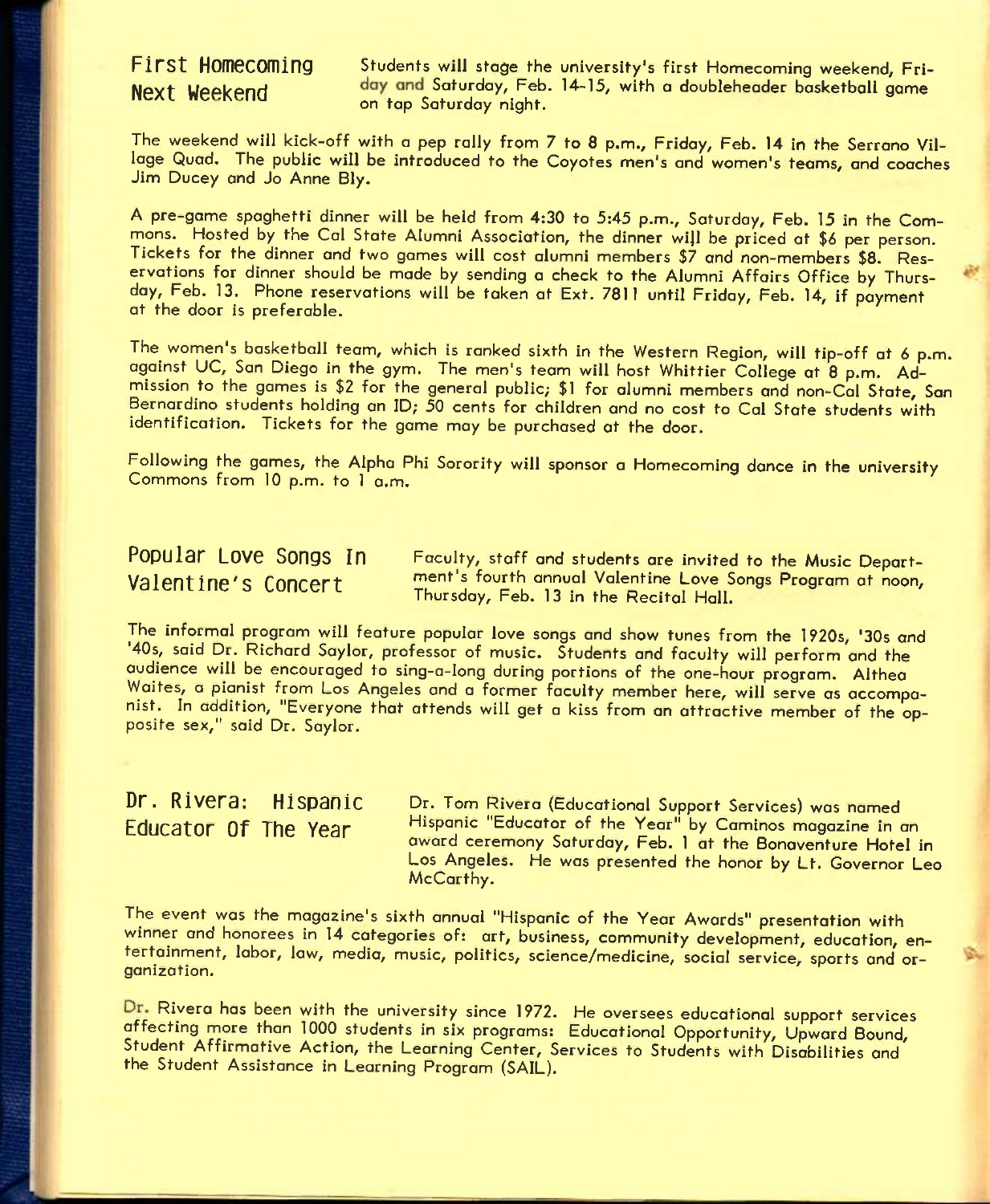**Professional Activities** 

"Into the Fourth Dimension - An Introduction of Dynamic Analysis and Design," a paper by Dr. Richard J. Botting (Computer Science) will be published in the April issue of Software Engineering Notes of the ACM.

Dr. Craig Henderson (Dean of Students Office) participated on two panel presentations, "Supporting Lesbian and Gay People: Opening The 21st Century To New Leadership" and "AIDS: A Time for Leadership," at the 1986 National Association of Personnel Administrators Western Deans Conference, Jan. 29-31.

The Western Gallery of Western Washington University in Bellingham, Wash., will present a group of paintings, drawings, and etchings by John Nava (Art), Feb. 5-28.

**COMMUNIty** Dr. Vivian Burton (Education) was the keynote speaker for Teach-a-Rama '86 Service sponsored by the Delta Rho Chapter of the national Sorority of Phi Delta Kappa, Jan. 25. Her topic was "Effective Schools for Everyone."

Dr Rafael Correa (Foreign Languages) spoke to Bilingual Teachers of the San Bernardino Unltied School District, Jan. 31, on the topic "La Literatura Pop in America Latino."

Pola Patterson (Library) served as a judge for the local Gemco Scholarship Program for the San Bernardino County area, Jan. 28, at the Hilton Hotel.

Dr. Cindy Paxton (Health Science, Human Ecology) spoke to seventh and eighth grade students at St. Catherine's School in Rialto Jan. 23. She discussed "Better Living Without Chemicals," drug-taking decisions and the effects of various recreational drugs.

Dr. Richard Rowland (Geography) addressed a ninth-grade class at Cajon High School Jan. 23 on "Cities and Peoples of the USSR."

Dr. Thomas C. Timmreck (Health Science and Human Ecology) spoke on "The Aqing Process" Jan. 31 at a workshop at the St. Margaret Mary Church in Chino.

**NOtGWOrthy** Dr. Robert Blackey (History) has been appointed to a second three-year term as editor of the "Advanced Placement Teaching" column in Perspectives, the newsletter of the American Historical Association.

Beverly Dyer (Foundation) has been elected to a two-year term on the Auxiliary Organization Association Executive Board representing the 19 Cal State campuses.

Frank Lootens (Natural Sciences) has been appointed regional commissioner of the San Bernardino area American Youth Soccer Organization.

Sheila Torres (Extended Education) will assume duties as regional registrar for the San Bernardino area American Youth Soccer Organization.

# **Congratulations** The university community extends congratulations to Dr. Chris Freiling (Math) and his wife, Chris, on the birth of their third child, John Thomas, Saturday, Feb. 1. The baby weighs 8 pounds, 8 ounces and is 22 inches long.